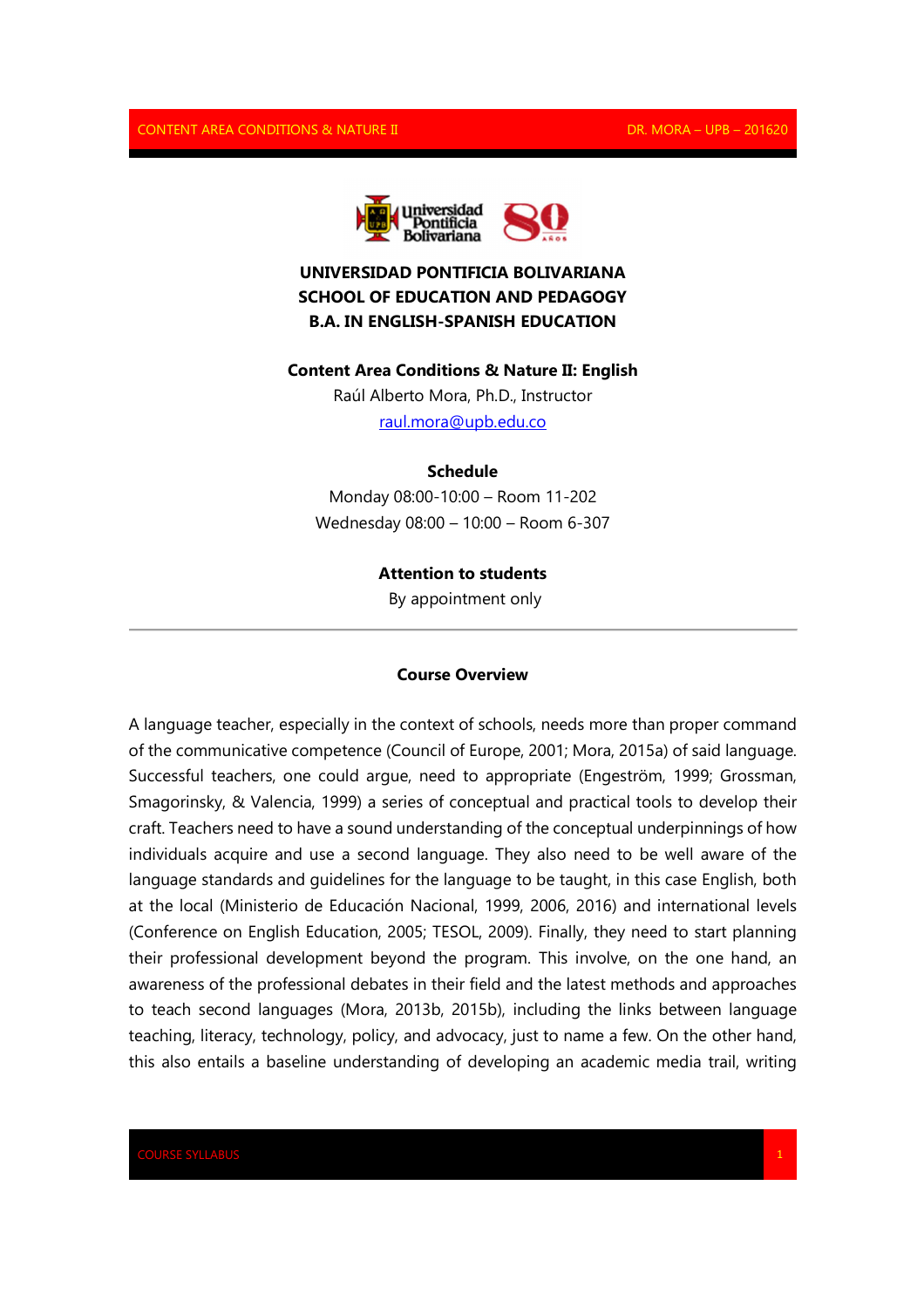their CV, and other relevant information to develop a professional profile that helps teachers become more visible.

In all fairness, all the elements mentioned in the previous paragraph are actually a lifetime commitment to one's professional development in the field. Nevertheless, preservice teacher education has a responsibility to lay the foundations for this future development. As a course that precedes student teaching<sup>1</sup>, Content Area Conditions & Nature II intends to become the space where the prospective teachers enrolled in this class will consolidate the communicative competence they developed in previous courses with the pedagogical and research foundations from past and concurrent ones while setting the basis for their professional profile. Students in the class should be well aware that this course is foundational (Mora Vélez, 2010) in nature. Developing one's teaching persona and increasing one's repertoire are endeavors they will need to undertake during student teaching and beyond.

This course, as currently conceived, is part of a *troika*, along with Methods and Approaches and English Language Acquisition Process. This semester, we will engage in two main exercises as part of an extended process of reflexivity (Archer, 2007; Bourdieu & Wacquant, 1992; Mora, 2011, 2012):

- 1. A careful reading of three key documents regarding English teaching in Colombia: the *Curricular Guidelines for Foreign Languages*<sup>2</sup> (Ministerio de Educación Nacional 1999), the Foreign Language Standards (Ministerio de Educación Nacional, 2006), and the documents for the *Suggested Curriculum for English* (Ministerio de Educación Nacional, 2016). We will analyze all documents from a critical framework to analyze, question, and reflect on what is behind these documents and how to either utilize them to their fullest or how to transcend them in meaningful fashion.
- 2. The development of a professional profile as part of establishing a teaching identity. This will include learning how to craft CVs and resumes, creating academic profiles online, and ultimately the design of a professional portfolio website as or capstone project.

<u>.</u>

<sup>&</sup>lt;sup>1</sup> Dr. Mora's note: In language education, they tend to use the term "practicum" to describe the period of teaching practice before graduation. In teacher education literature, that period is known as "student teaching". Since my MA is in Teacher Education, I will refer to the experience you will face next year as student teaching.

 $^2$  Even though my objections about the use of "foreign language" are well documented (Mora, 2011, 2012, 2013b, 2015b), we will use the term in any and all descriptions of official documents such as the Guidelines and use them as a departing point for further debate.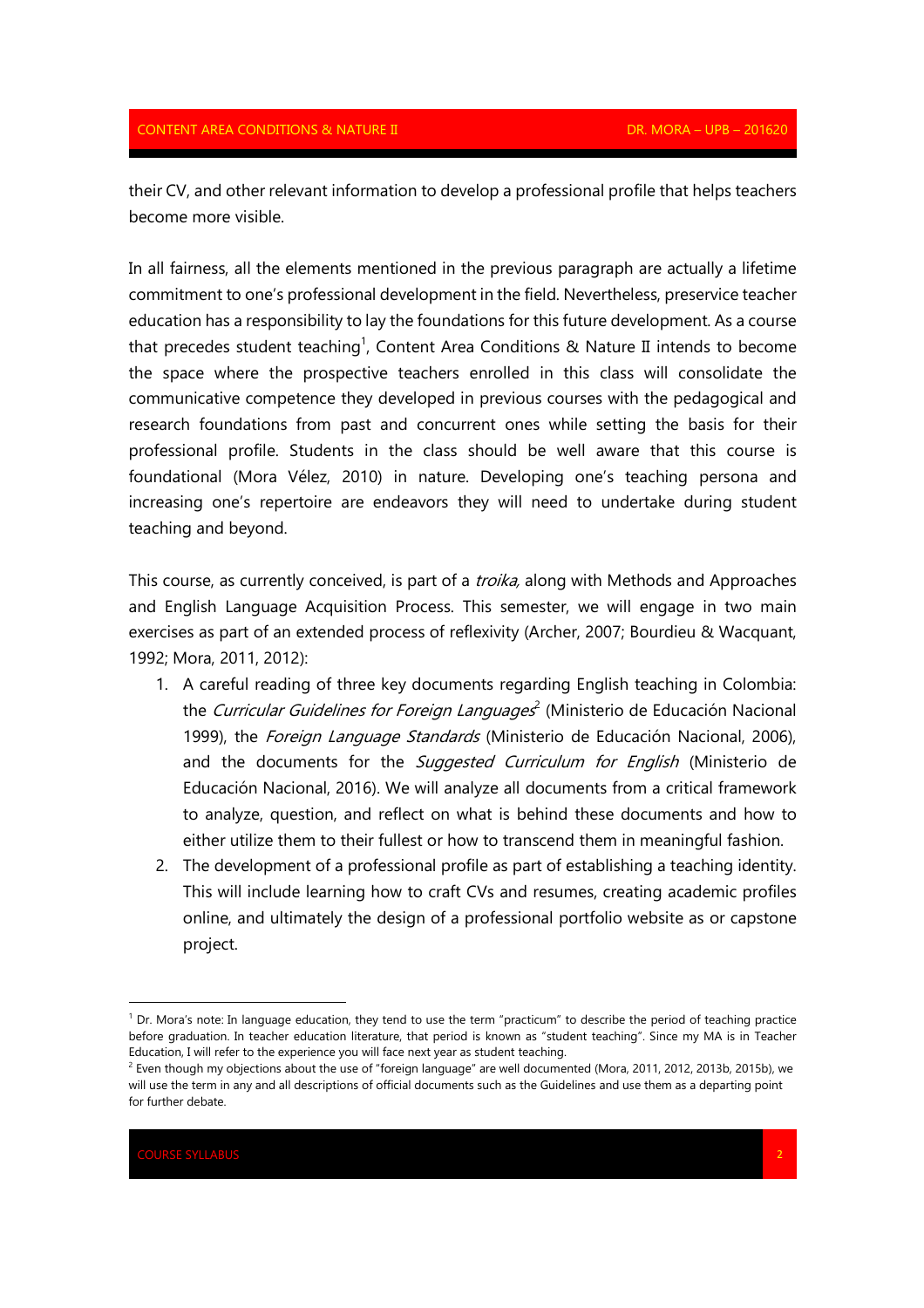#### **Course Objectives**

- 1. To discuss the current Foreign Language supporting teaching documents for Colombia as a means to engage in a process of critical consciousness (Willis, et al., 2008) about what it means to use them in the diverse contexts (Mora, 2013b) of our region and nation.
- 2. To reflect on previous and current experiences in light of existing guidelines and current theories and debates surrounding English teaching.
- 3. To profile the basic elements of what developing one's professional profile looks like, based on class discussions and readings as conceptual and practical bases.

### **Assignments**

There are three assignments for this course. Please check the Class Schedule for information about the due dates. You will do assignments 1 in pairs (NO EXCEPTIONS!). You are at liberty to do assignment 2 in pairs, with the caveat that should you choose to do it in pairs, you cannot do it with the same person you did the first one. The third assignment, due to its very nature, is individual and will take place throughout the semester, with specific deadlines and tasks.

To do these assignments well, you cannot expect to simply "pull an all-nighter" and be done with them. You should work on them throughout the semester. You will link all the assignments to the course blog, http://contentareaenglishupb.wordpress.com/, by the designated deadlines.

# **Assignment 1: Response Podcast – Updating the guidelines and the standards in light of the new documents: Some suggestions for the Colombian Ministry of Education (25% of final grade)**

As stated in the course objectives, we are engaging in critical consciousness about the guidelines and standards. We will explore them not for you to follow them as dogma, but to question their validity and their potential contributions, as well as point out their existing flaws as a means of improving practice. For this first assignment, you will create a podcast (most of you have had experiences with that already) where you need to take a critical stance about the guidelines. You will address the following question:

**How can we update the Curricular Guidelines and the FL Standards to reflect the new language ecologies our students are facing inside and outside of the**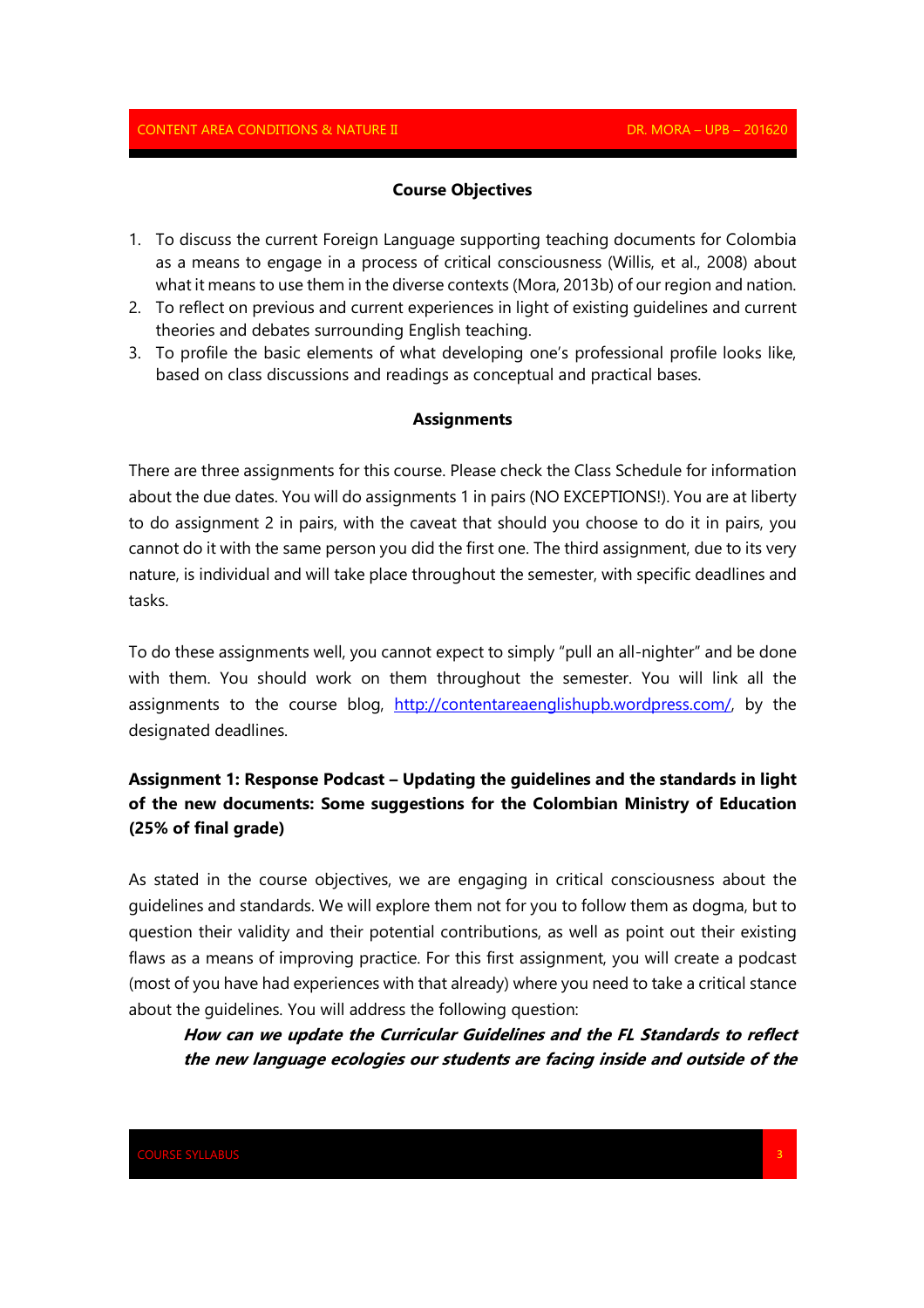# **classroom regarding English and really be up to date with the new suggestions for the curriculum?**

You will weave your argument relying on course literature and additional sources from Colombian journals (you should at least produce **six additional sources** beyond the course material). The podcast should be somewhere between 10 and 20 minutes long. You will create it and post it on Soundcloud, YouTube, or other repositories, but remember to link it to the course blog. You are at liberty to interview teachers, students, faculty members at local universities, and so on (remember to seek consent for those interviews). However, their interventions cannot comprise more than 30% of the podcast and they must be in English as well.

## **Assignment 2: Breaking down the standards and suggested curriculum in reality – Structured Observation and Interview (25% of final grade)**

One thing I have learned about standards and curricular guidelines is that there is sometimes a gap between what one proposes in a document and what teachers face in order to implement that. For this assignment, each of you will observe one class in a school and will talk to that teacher about the successes and struggles in implementing the FL standards. Relying on these data, you will write a reflective report that will address two issues: (a) the realities of implementing the standards from the vantage point of schools and schools and (b) the potential advantages and pitfalls teachers might encounter when implementing the proposed curriculum for English.

You will need to seek consent (Belmont Report, The National Commission for the Protection of Human Subjects of Biomedical and Behavioral Research, 1979) from the teachers you will observe. You will find the necessary consent forms for your observations among our class resources. IMPORTANT: You will keep the names of the schools and teachers completely anonymous. Non-compliance with this element will result on automatic "pumpkin status", as ethical violations in human subject protection are a very serious matter.

## **Assignment 3: My professional website (15% for initial draft + 35% for website and final presentation)**

This is the capstone project for this class. These days, teachers have taken on the internet and social media to share who they are as teachers and what they do in their classes. In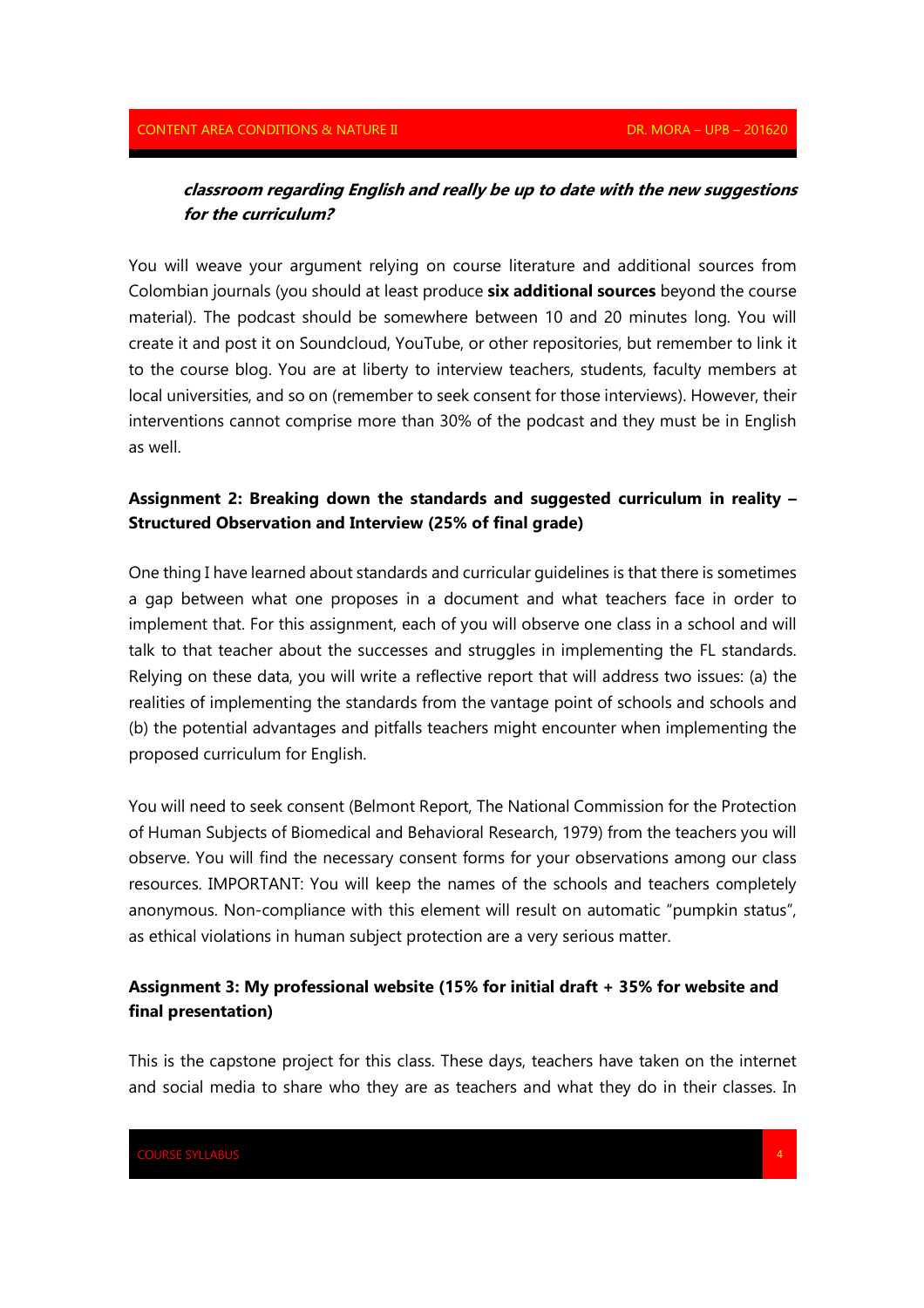addition to Facebook, Twitter, and other academic and professional social media (e.g. Academia, Research Gate, Google Scholar, or LinkedIn), many teachers and academics have resorted to designing their own professional/teaching websites. The goal for this semester is for each of you to design your own website. There are several good platforms for such purpose (WordPress, Wix, and Weebly are three that are very intuitive – It will all depend on your own creativity and media-savviness). While you are at liberty to choose the layout (just make sure to balance fun and professionalism), the website should feature some basic content (the site should also serve as a portfolio of sorts). We will go over some samples in preparation for the assignment.

### **Expectations**

**Classwork.** You should be on time every class. I do call roll every day. **If you are over 15 minutes late, I will allow you to enter the room, but it will count as half an absence**. If, for some reason, you cannot be in class, please notify me via e-mail as soon as possible (I always check my e-mail before class begins). Remember that missing the equivalent to 20% of the course without valid reasons becomes grounds for for failing this course. Make sure to talk to either your other classmates or me to make up for the work. No assignments will be accepted after the due date without a proper excuse. The deadlines are set well in advance so check your personal or work schedules to make sure there are no conflicts. If you foresee a conflict, talk to me immediately to make proper arrangements.

**Participation.** There will be two forms of participating in the discussions in the course:

- 1. Classroom interactions: You must be prepared to participate in every class. This includes reading the assigned documents and bringing all required resources at all times. All of you should be prepared to raise questions and issues as the result of your reading and the interactions with me and your peers.
- 2. Social media: Some of the discussions will require you to interact and comment through the different social media available, although we will most likely zero in on Facebook, Twitter, and Instagram. You will receive instructions as to when to go to the social media for assignments, including hashtag selection.

Regardless of the source of interactions, you should display a high degree of professionalism and ethical behavior. You are about to become student teachers very soon, after all. If you disagree with any ideas in class, feel free to say so in a proper manner. I believe that the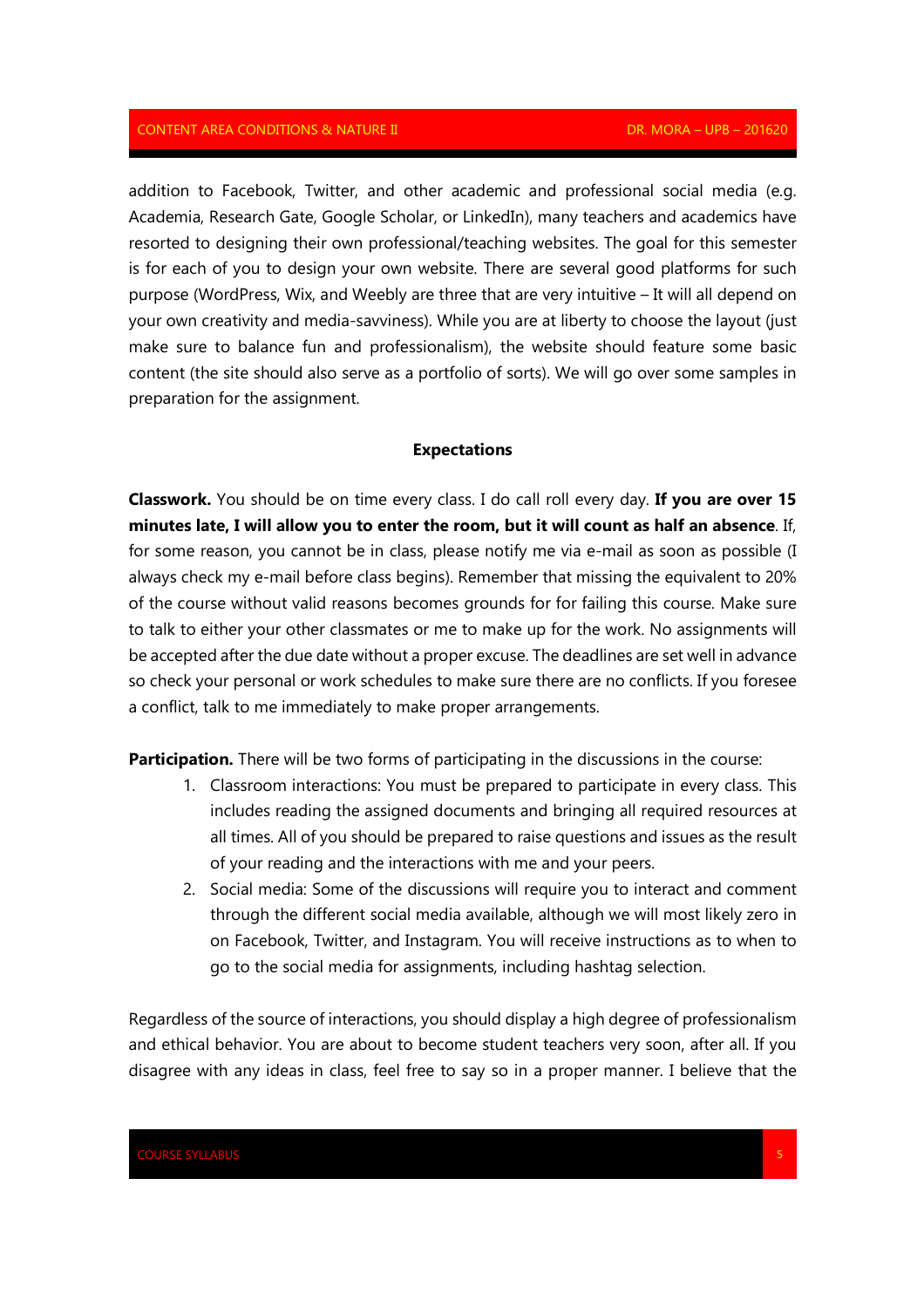classroom is a community of learners and scholars. Respectful interactions are important for the success of the academic exercises in which we will engage.

**Methodology.** You will participate in class work for 4 hours every week. You should also plan to devote at least 4-6 hours a week to work on the readings and assignments for the course on your own. Since there is an option to use tutoring services to supplement the classes, **please be proactive** and ask the instructor for help if needed. Remember that we have a Fulbright Teaching Assistant, who will be available to help this course throughout the semester if need may be, so take advantage of that opportunity. I may also suggest you to seek tutoring or extra practice if necessary, but the notion that you must be **responsible**  and proactive is fundamental for your success in this course. After all, there is an expectation that you already are autonomous learners.

I am awaiting confirmation about some academic events throughout the semester when we may not meet for class. Once I have confirmed the dates for my absences, we will set up autonomous work activities for those sessions. As the dates reach near, you will receive further instructions.

**Ethical guidelines.** All assignments are to be original work. As scholars, we should all abide by the highest standards of academic integrity. In this course, we operate under a very strong stance against cheating and plagiarism. Guidelines against cheating and plagiarism in this course will follow any internal guidelines that UPB has set in place for academic integrity, as well as existing Colombian copyright legislation, such as Ley 23 de 1986, specifically Article 31 (http://www.cerlalc.org/documentos/colo23.htm) and Ley 1032 de 2006 (http://www.unal.edu.co/dib/cip/pi\_ley\_1032\_2006.html). Please get yourselves acquainted with these laws, as well as any other laws available regarding fair use of copyrighted material (this is particularly crucial in the case of the multimodal essays).

**Communication etiquette.** Learning how to communicate in writing is an important and necessary skill that all academics must develop in order to network effectively with other professionals. In many cases, a well-crafted e-mail is the difference between receiving a reply from faculty and researchers in other institutions and having your message deleted right away. Check the following websites with information about e-mail etiquette, and make sure to practice these rules in any and all class-related communications:

• http://owl.english.purdue.edu/owl/resource/636/01/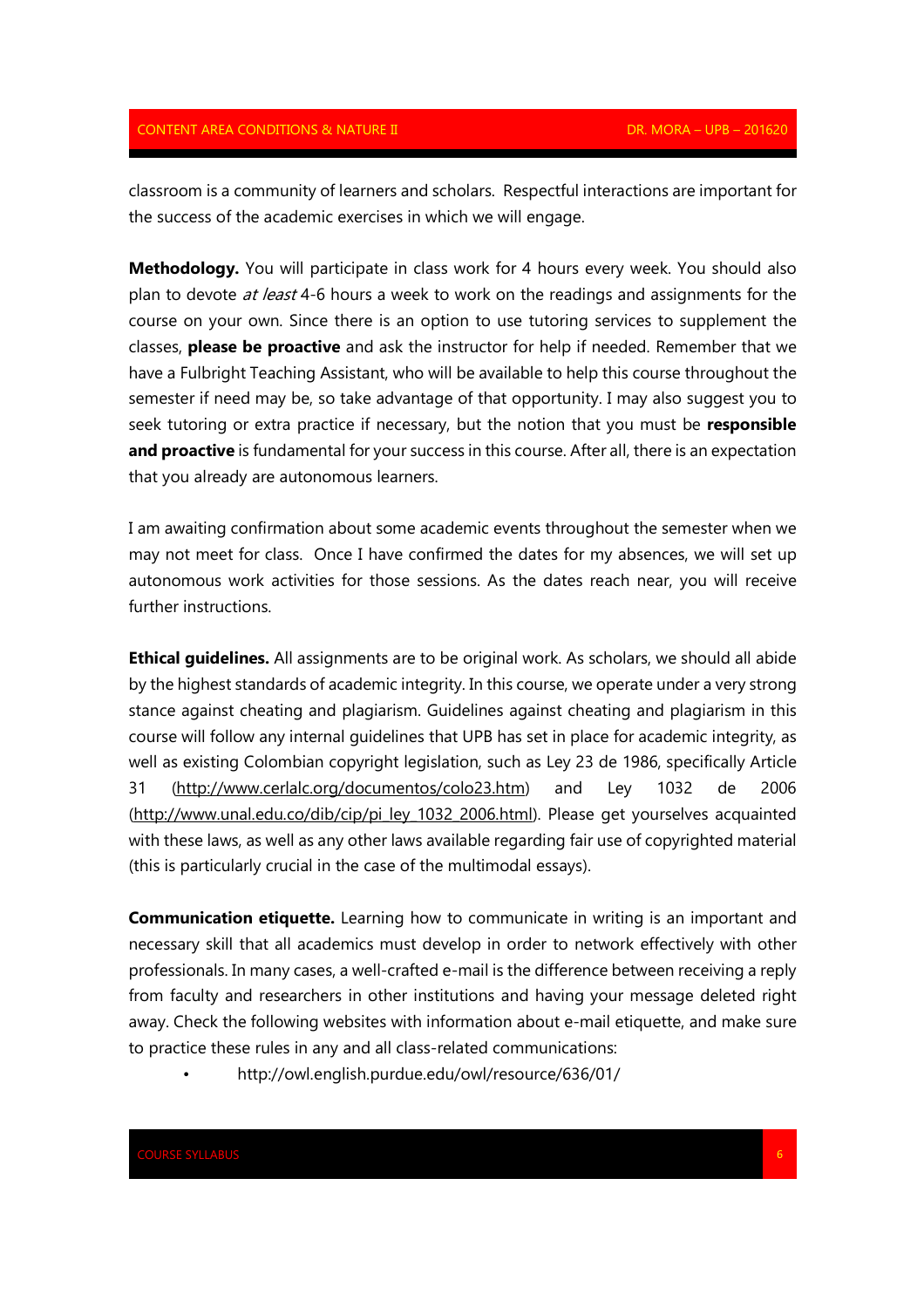- http://science.kennesaw.edu/~hmattord/email.htm
- http://www.101emailetiquettetips.com/
- http://office.microsoft.com/en-us/outlook-help/12-tips-for-better-e-mailetiquette-HA001205410.aspx
- http://www.emailreplies.com/

## **Resources**

All resources for the class will be available on Dropbox. I have set a folder for you to access. I will collect your contact information the first day of class. It is your responsibility to have your account synced with the folder. In addition to the resources on Dropbox, you are supposed to have a notebook/journal with you at all times. We will do extensive note-taking during the course.

## **Technology**

If you happen to have a laptop or tablet you can bring it to class as well (I suggest against  $phablets<sup>3</sup>$  or smartphones/iPhones, as reading these files from their screens can be a bit cumbersome at times). It is advisable to download the readings to your hard drives before the class. I am all about saving the trees, so I encourage you to go digital whenever possible. In the extreme case that you should need to print the readings, please do so on both sides of the sheet, print 2 pages per side of the sheet, or use scrap paper. Regarding the use of cell phones and smartphones, I kindly ask you to avoid using your phones/smartphones/iPhones/phablets as much as possible. We only meet for 4 hours during the week, so unless we are talking about life-or-death situations in your lives (which may happen), I expect not to see any communication devices in your hands.

| <b>Dates</b> | <b>Topics</b>       | <b>Assigned Readings</b> |
|--------------|---------------------|--------------------------|
|              |                     |                          |
|              | Introduction to the |                          |

# **Class Schedule (Note: Readings might be subject to change)**

3 Phablet: a portmanteau of the words Phone + Tablet

course: Overview of the assignments

RSE SYLLABUS

<u>.</u>

July 18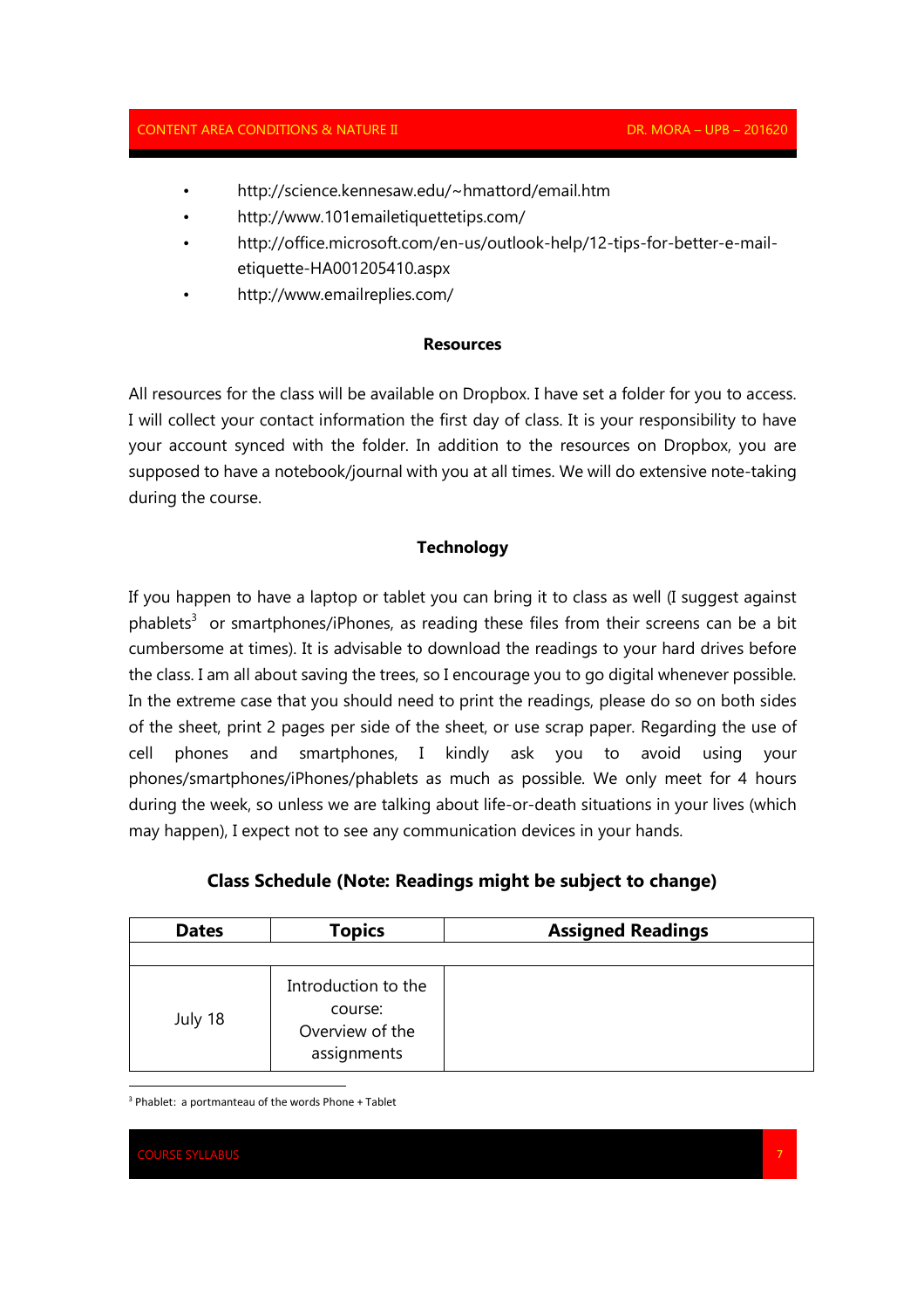| July 25                                                | PD Workshop 1:                              |                                              |  |  |
|--------------------------------------------------------|---------------------------------------------|----------------------------------------------|--|--|
|                                                        | Creating a CV                               |                                              |  |  |
| Module 1: Conceptual underpinnings behind the policies |                                             |                                              |  |  |
|                                                        |                                             | Lineamientos, pp. 3-4                        |  |  |
|                                                        |                                             | Anexo 14, pp. 12-18                          |  |  |
|                                                        |                                             | Estándares, pp. 5-9                          |  |  |
|                                                        | Defining "English"                          | Conference on English Education (2007)       |  |  |
| July 27                                                | and "English                                | TESOL (2009, 2010)                           |  |  |
|                                                        | Education"                                  | Bastidas & Muñoz Ibarra (2011)               |  |  |
|                                                        |                                             | McDougald (2009)                             |  |  |
|                                                        |                                             | McKay (2012)                                 |  |  |
|                                                        |                                             | Mora (2013)                                  |  |  |
|                                                        |                                             | Lineamientos, pp. 4-12                       |  |  |
|                                                        |                                             | Anexo 14, pp. 27-32                          |  |  |
|                                                        | Foundational                                | Hall (2011), Chapter 4                       |  |  |
|                                                        | Elements I:                                 | Lightbown & Spada (2006), Chapters 1 and 2   |  |  |
| August 1-3                                             |                                             | Krashen (1982), Chapter 2                    |  |  |
|                                                        | Acquisition                                 | Liddicoat & Scarino (2013), Chapter 3        |  |  |
|                                                        |                                             | Saville-Troike (2006), Chapters 1 and 2      |  |  |
|                                                        |                                             | Johnson (2004), Chapter 9                    |  |  |
|                                                        |                                             | Lineamientos, pp. 12-20                      |  |  |
|                                                        |                                             | Anexo 14, pp. 33-35                          |  |  |
| August 8-10<br>(August $10 -$                          | Foundational                                | Anexo 16, pp. 19-20                          |  |  |
| autonomous                                             | Elements II:<br>Approaches                  | Hall (2011), Chapter 6                       |  |  |
| work via social                                        |                                             | Kumaravadivelu (2003), Chapter 1             |  |  |
| media)                                                 |                                             | Larsen-Freeman (2000), Chapters 9, 10, 11    |  |  |
|                                                        |                                             | Richards & Rogers (2001), Chapters 15 and 19 |  |  |
|                                                        |                                             | Mitchell & Miles (2004), Chapters 2 & 7      |  |  |
|                                                        | Foundational<br>Elements III:<br>Curriculum | Lineamientos, pp. 45-53                      |  |  |
|                                                        |                                             | Estándares, pp. 10-13                        |  |  |
|                                                        |                                             | Anexo 14, pp. 19-26                          |  |  |
|                                                        |                                             | Anexo 16, pp. 21-27                          |  |  |
|                                                        |                                             | Black (2009)                                 |  |  |
| August 17, 22,                                         |                                             | Brown (2012)                                 |  |  |
| 24                                                     |                                             | Hicks & Turner (2013)                        |  |  |
|                                                        |                                             | Moore (2011), Chapter 1                      |  |  |
|                                                        |                                             | Mora (2014b)                                 |  |  |
|                                                        |                                             | Null (2015), Chapter 1                       |  |  |
|                                                        |                                             | O'Byrne (2014)                               |  |  |
|                                                        |                                             | Scott (2015), Chapters 1 and 2               |  |  |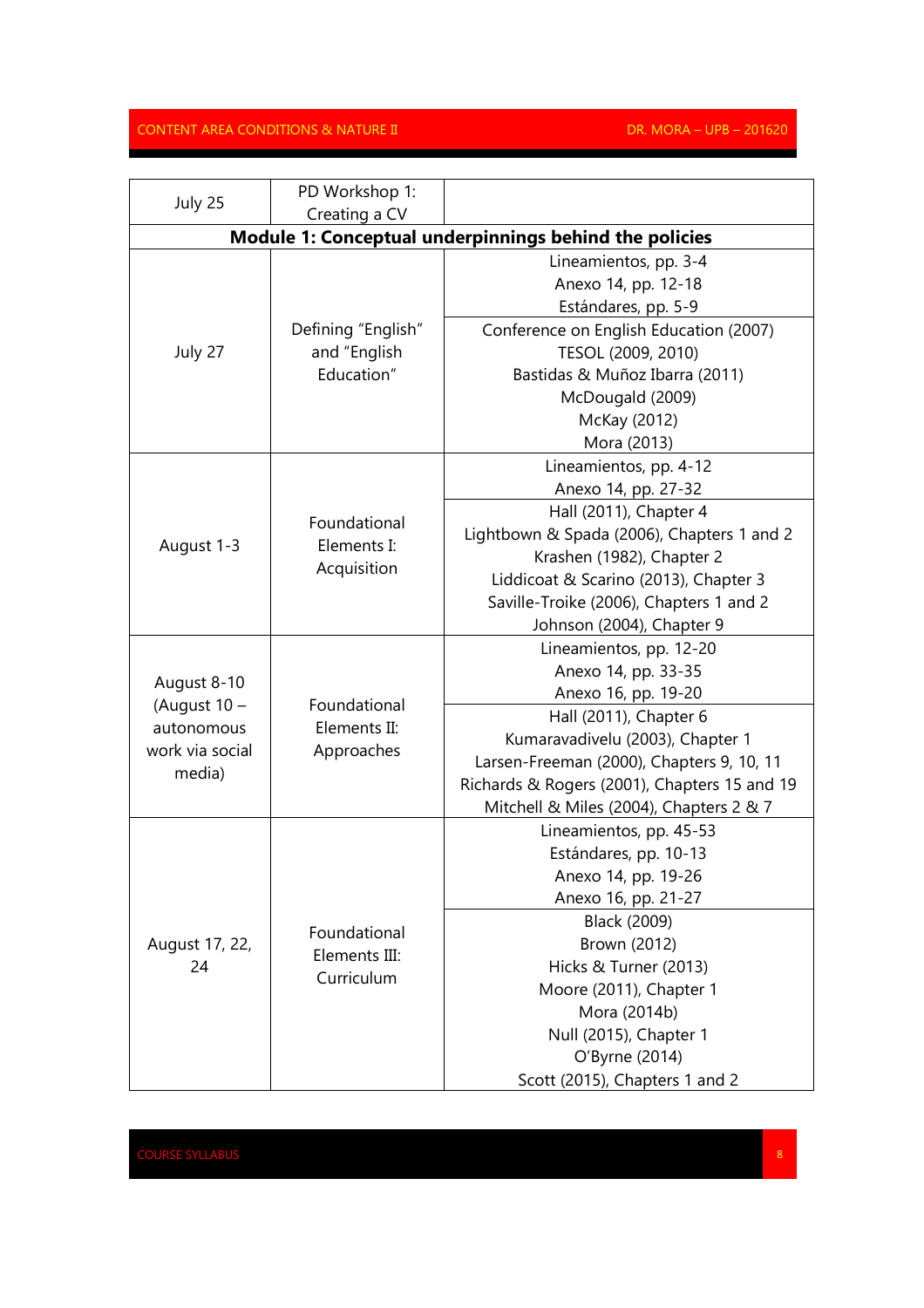|                                                          |                         | Lineamientos, pp. 20-26<br>Anexo 14, pp. 36-39 |  |
|----------------------------------------------------------|-------------------------|------------------------------------------------|--|
|                                                          |                         | Hargreaves et al (2001), Chapter 3             |  |
|                                                          | Foundational            | Haynes & Zacarian (2010), Chapter 7            |  |
| August 29, 31                                            | Elements IV:            | Dawes, Hubbard, & Smith (in Grugeon, et al.,   |  |
|                                                          | Evaluation              | 2005, Chapter 8)                               |  |
|                                                          |                         | Nation (2009), Chapters 6 and 10               |  |
|                                                          |                         | Nation & Newton (2009), Chapter 10             |  |
|                                                          |                         | Weigle (2002), Chapters 8 and 9                |  |
|                                                          |                         |                                                |  |
|                                                          | PD Workshop 2:          |                                                |  |
| September 5                                              | Writing a Teaching      |                                                |  |
|                                                          | Statement               |                                                |  |
| Module 2: The FL Standards and the Proposed Curriculum - |                         |                                                |  |
|                                                          |                         | Looking at theory and practice                 |  |
|                                                          |                         |                                                |  |
|                                                          |                         | Estándares, pp. 14-21                          |  |
|                                                          | Elementary<br>Education | Dawes (in Grugeon, et al., 2005, Chapter 4)    |  |
|                                                          |                         | Dawes (in Grugeon, et al., 2005, Chapter 6)    |  |
|                                                          |                         | Knapp & Watkins (2005), Chapter 2              |  |
| September 7, 12,                                         |                         | Lems et al. (2010), Chapter 9                  |  |
| 14                                                       |                         | Lems et al. (2010), Chapters 3 and 8           |  |
|                                                          |                         | Nation & Newton (2009), Chapter 5              |  |
|                                                          |                         | Nation & Newton (2009), Chapter 9              |  |
|                                                          |                         | Nation & Newton (2009), Chapters 3 and 7       |  |
|                                                          |                         | Nation (2009), Chapter 1                       |  |
|                                                          |                         | Nation (2009), Chapter 8                       |  |
|                                                          |                         | Smith (in Grugeon, et al., 2005, Chapter 7)    |  |
|                                                          | Secondary 6-8           | Estándares, pp. 22-23                          |  |
|                                                          |                         | Anexo 10, pp. 15-23                            |  |
|                                                          |                         | Anexo 12, pp. 33-35, 42-65, 90-102             |  |
|                                                          |                         | Dawes (in Grugeon, et al., 2005, Chapter 4)    |  |
|                                                          |                         | Dawes (in Grugeon, et al., 2005, Chapter 6)    |  |
| September 19,                                            |                         | Knapp & Watkins (2005), Chapter 2              |  |
| 21, 26                                                   |                         | Lems et al. (2010), Chapter 9                  |  |
|                                                          |                         | Lems et al. (2010), Chapters 3 and 8           |  |
|                                                          |                         | Nation & Newton (2009), Chapter 5              |  |
|                                                          |                         | Nation & Newton (2009), Chapter 9              |  |
|                                                          |                         | Nation & Newton (2009), Chapters 3 and 7       |  |
|                                                          |                         | Nation (2009), Chapter 1                       |  |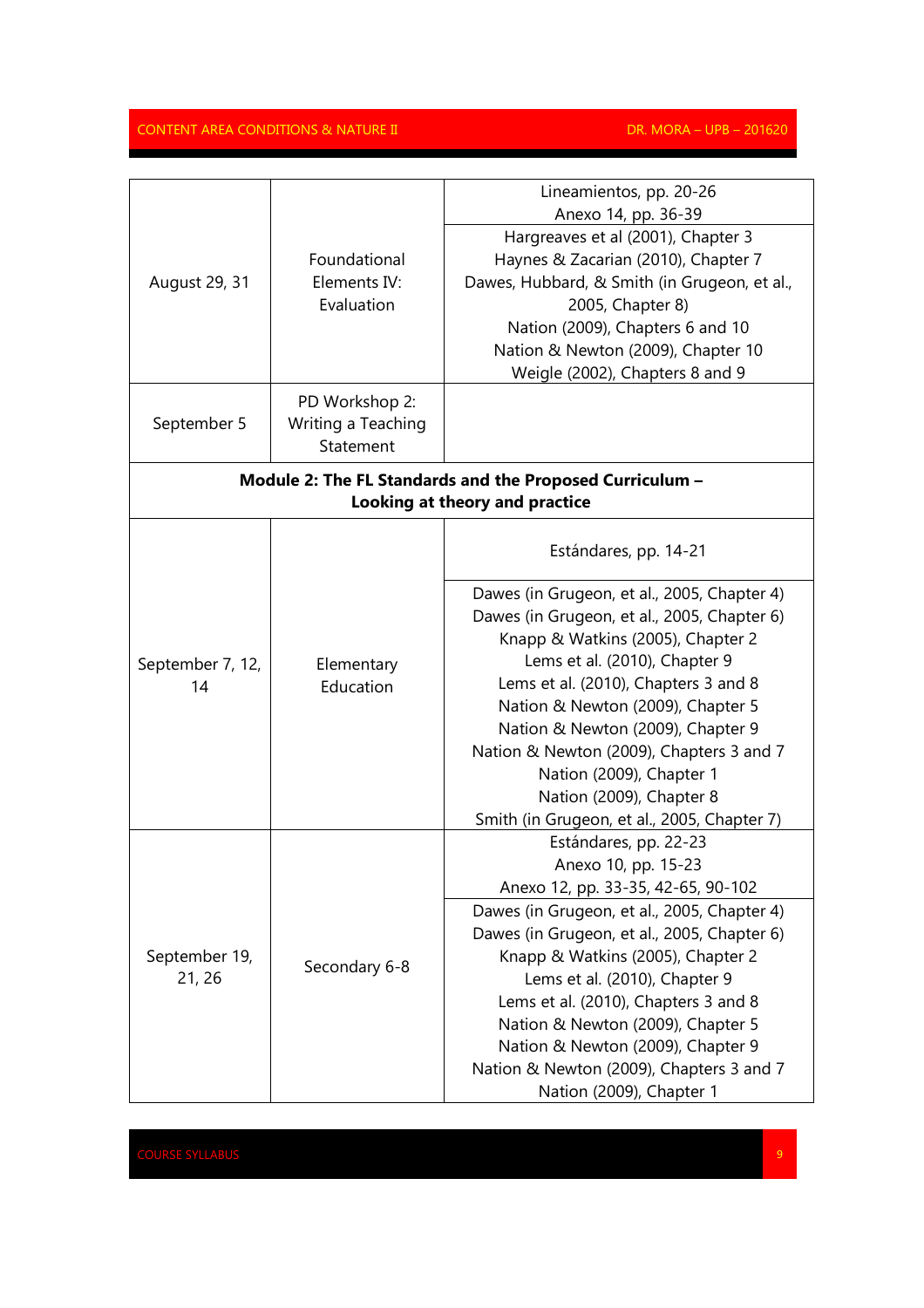|                   |                                     | Nation (2009), Chapter 8                                     |
|-------------------|-------------------------------------|--------------------------------------------------------------|
|                   |                                     | Smith (in Grugeon, et al., 2005, Chapter 7)                  |
| September 28      | PD Workshop 3:                      |                                                              |
|                   | Academic Media<br>Trail             |                                                              |
|                   |                                     |                                                              |
|                   | Secondary 9-11                      | Estándares, pp. 23-27                                        |
|                   |                                     | Anexo 10, pp. 24-33                                          |
|                   |                                     | Anexo 12, pp. 36-40, 66-89, 103-115                          |
|                   |                                     | Dawes (in Grugeon, et al., 2005, Chapter 4)                  |
|                   |                                     | Dawes (in Grugeon, et al., 2005, Chapter 6)                  |
|                   |                                     | Knapp & Watkins (2005), Chapter 2                            |
| October 3, 5, 10, |                                     | Lems et al. (2010), Chapter 9                                |
| 12                |                                     | Lems et al. (2010), Chapters 3 and 8                         |
|                   |                                     | Nation & Newton (2009), Chapter 5                            |
|                   |                                     | Nation & Newton (2009), Chapter 9                            |
|                   |                                     | Nation & Newton (2009), Chapters 3 and 7                     |
|                   |                                     | Nation (2009), Chapter 1                                     |
|                   |                                     | Nation (2009), Chapter 8                                     |
|                   |                                     | Smith (in Grugeon, et al., 2005, Chapter 7)                  |
|                   | Recommendations<br>so what?         | Estándares, pp. 28-37                                        |
|                   |                                     | Anexo 16, pp. 34-38                                          |
|                   |                                     | Baker & Westrup (2000), Chapters 16 & 17                     |
|                   |                                     | Cummings (2000), Chapter 6                                   |
| October 19, 24    |                                     | Haynes & Zacarian (2010), Chapter 3                          |
|                   |                                     | Marzano & Brown (2009), Chapter 25                           |
|                   |                                     | Marzano et al (2003), Chapters 4 and 7                       |
|                   |                                     | Matsuda (2012)<br>McLeod et al (2003), Chapter 2 and 7       |
|                   |                                     |                                                              |
|                   |                                     | Smith & Laslett (1993), Chapters 1, 6, and 9                 |
|                   |                                     | Woodward (2001), Chapter 3                                   |
|                   |                                     | Cárdenas Ramos & Hernández Gaviria (2012)<br>Guerrero (2009) |
| October 26        |                                     | Guerrero Nieto & Quintero Polo (2009)                        |
|                   |                                     | Vargas, et al. (2008)                                        |
|                   |                                     | Viáfara (2011)                                               |
|                   |                                     |                                                              |
| October 31        | Autonomous work on Capstone Project |                                                              |
| November 2        |                                     |                                                              |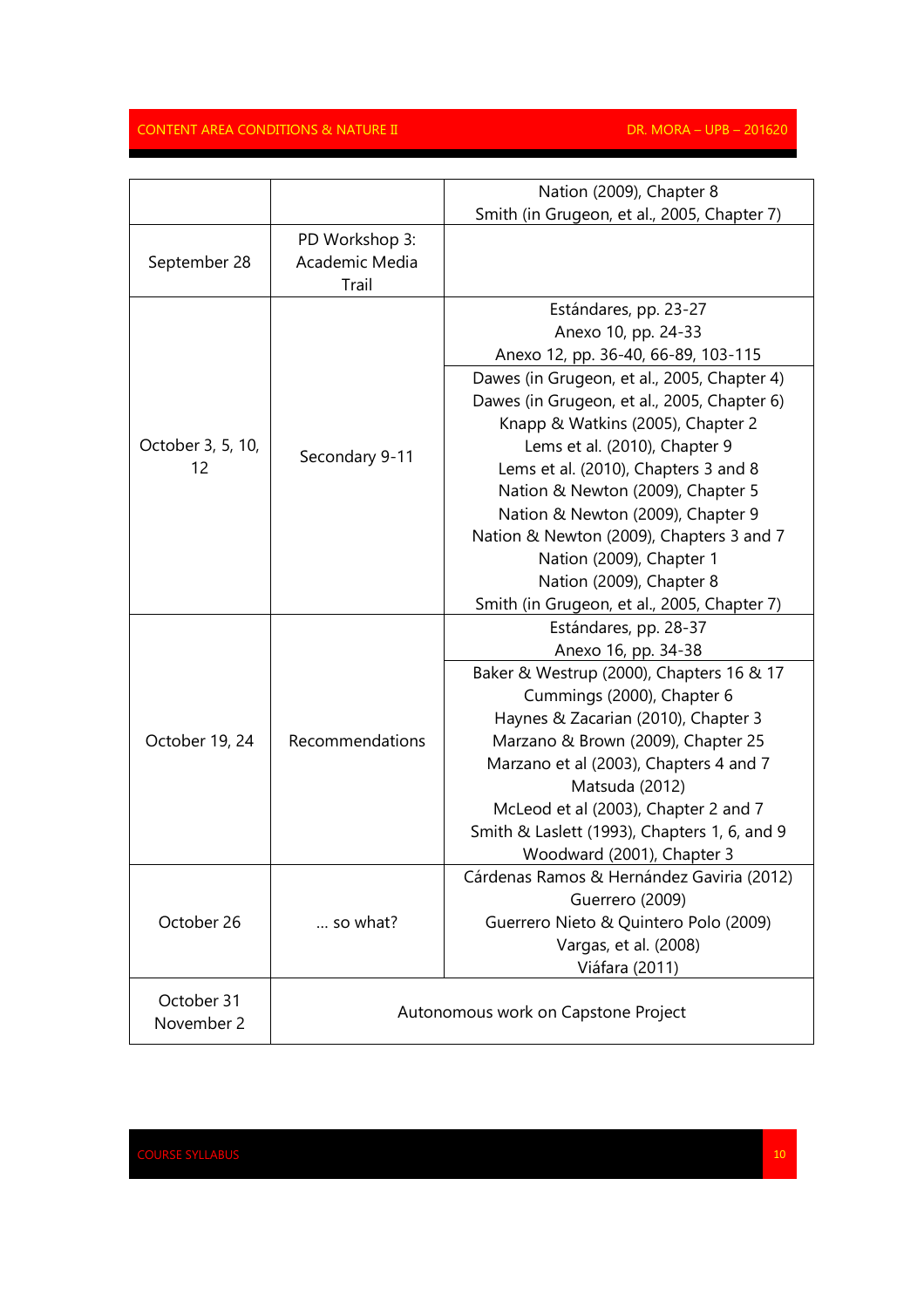| November 16 | Capstone Project Presentations |
|-------------|--------------------------------|

## **Deadlines**

| August 8     | Submit Capstone Project proposal |
|--------------|----------------------------------|
| September 12 | Submit partial website           |
| September 26 | Deadline to submit Assignment 1  |
| October 19   | Submit Assignment 2              |
| November 16  | Submit Capstone Project          |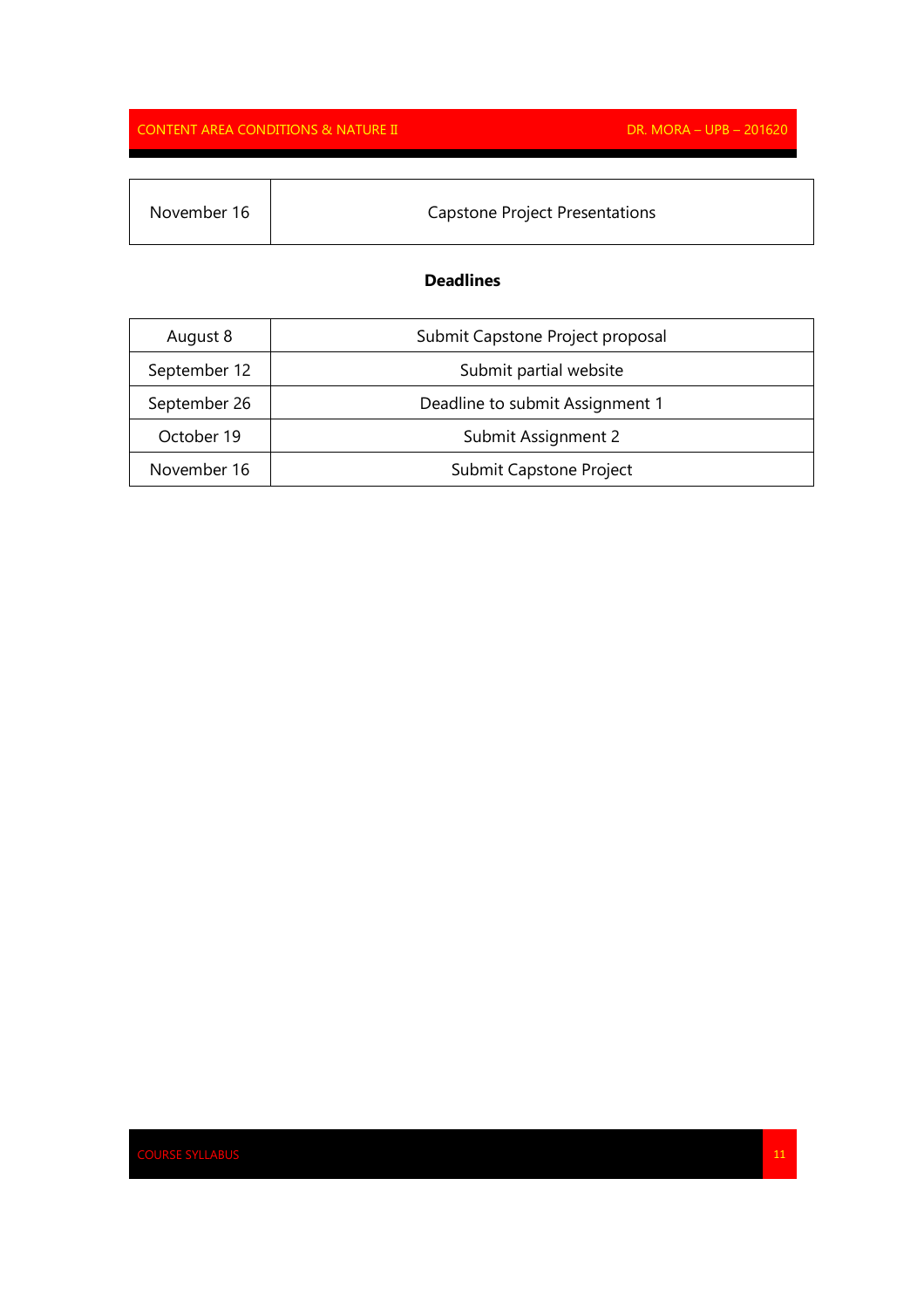#### **References**

- Baker, J. & Westrup, H. (2000). The English language teacher's handbook: How to teach large classes with few resources. London, UK: Continuum.
- Bastidas, J. A. & Muñoz Ibarra, G. (2011). A diagnosis of English language teaching in public elementary schools in Pasto, Colombia. HOW, 18, 95-111.
- Black. R. W. (2009). English-language learners, fan communities, and 21st-century skills. Journal of Adolescent & Adult Literacy, 52(8), 688-697. doi:10.1598/JAAL.52.8.4
- Brown, J. D. (2012). EIL curriculum development. In L. Alsagoff, S. L. McKay, G. Hu, & W. A. Renandya (Eds.), Principles and Practices for Teaching English as an International Language (pp. 147-167). London, UK: Routledge.
- Cárdenas Ramos, R. & Hernández Gaviria, F. (2012). Opportunity to teach and learn standards: Colombian teachers' perspectives. PROFILE, 14(2), 77-94.

Conference on English Education (2007). What is English Education? Retrieved from http://www.ncte.org/cee/positions/whatisenglished

- Cummings, C. (2000). Winning strategies for classroom management. Alexandria, VA: ASCD.
- Grugeon, E., Dawes, L., Smith, C., & Hubbard, L. (2005). Teaching speaking and listening in the primary school (3<sup>rd</sup> Ed.). London, UK: David Fulton.
- Hargreaves, A., Earl, L., Moore, S., & Manning, S. (2001). Learning to change: Teaching beyond subjects and standards. San Francisco, CA: Josey-Bass.
- Haynes, J. & Zacarian, D. (2010). Teaching English language learners across the content areas. Alexandria, VA: ASCD.
- Johnson, M. (2004). A philosophy of Second Language Acquisition. New Haven, CT: Yale University Press.
- Kumaravadivelu, B. (2003). Beyond methods: Macrostrategies for language teaching. New Haven, CT: Yale University Press.
- Larsen-Freeman, D. (2000). *Techniques and principles in language teaching (2<sup>nd</sup> Ed.).* Oxford, UK: Oxford University Press.
- Lems, K., Miller, L. D., & Soro, T. M. (2010). Teaching Reading to English language learners: Insights from linguistics. New York, NY: The Guilford Press.
- Liddicoat, A. J. & Scarino, A. (2013). *Intercultural language teaching and learning*. West Sussex, UK: Wiley-Blackwell.
- Lightbown, P. M. & Spada, N. (2006). How languages are learned (2nd Ed.). Oxford, UK: Oxford University Press – Chapters 1 and 2 (Selected sections)
- Matsuda, A. (2012). Teaching materials in EIL. In L. Alsagoff, S. L. McKay, G. Hu, & W. A. Renandya (Eds.), Principles and Practices for Teaching English as an International Language (pp. 168-185). London, UK: Routledge.
- Marzano, R. J. & Brown, J. L. (2009). A handbook for the art and science of teaching. Alexandria, VA: ASCD.
- Marzano, R. J., Marzano, J. S., & Pickering, D. J. (2003). Classroom management that works: Research-based strategies for every teacher. Alexandria, VA: ASCD.
- McDougald, J.S. (2009). The state of language and content instruction in Colombia. Latin American Journal of Content & Language Integrated Learning, 2(2). 44-48.
- McKay, S. L. (2012). Principles of teaching English as an international language. In L. Alsagoff, S. L. McKay, G. Hu, & W. A. Renandya (Eds.), Principles and Practices for Teaching English as an International Language (pp. 28-46). London, UK: Routledge.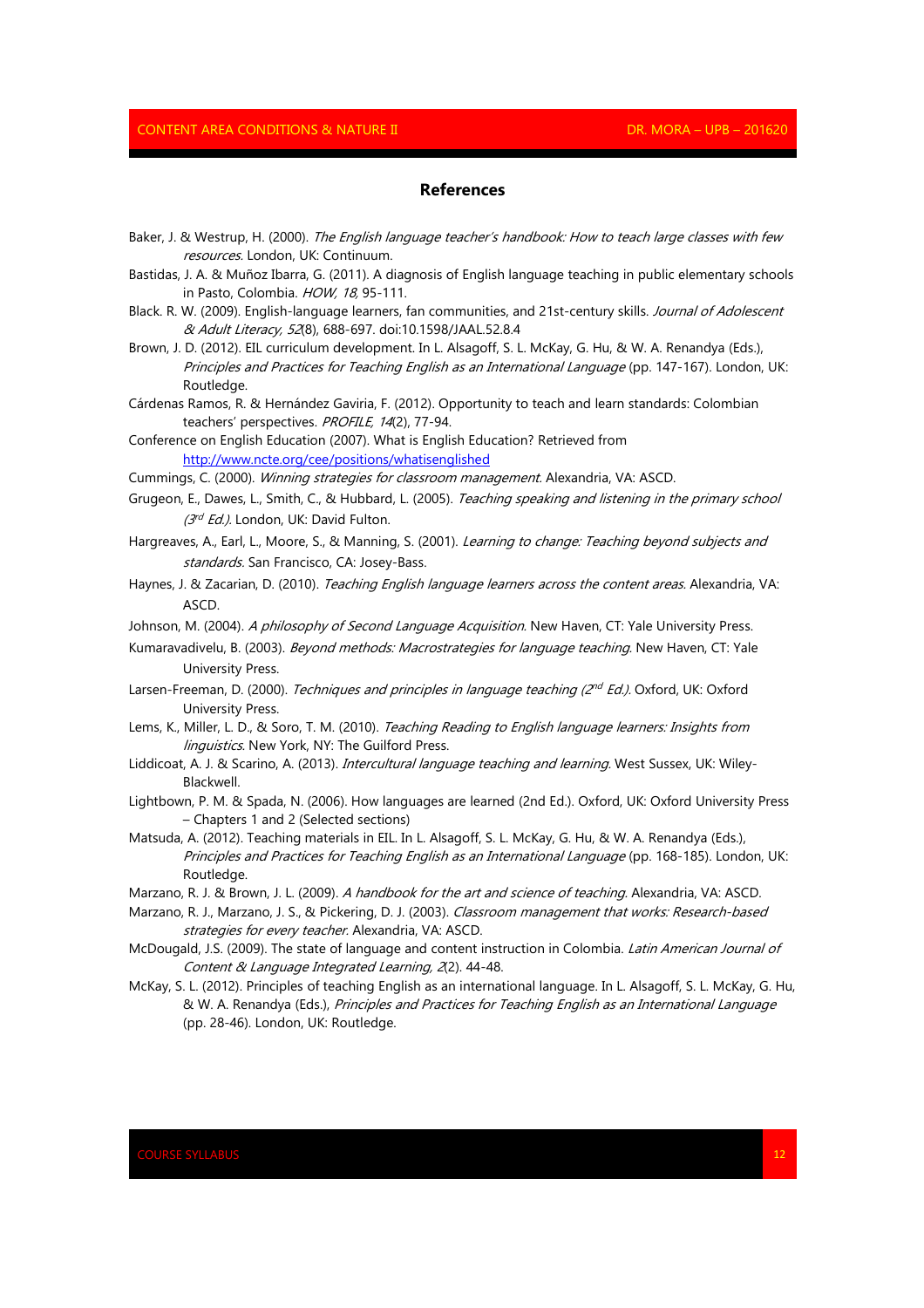- McLeod, J., Fisher, I., & Hoover, G. (2003). The key elements of classroom management: Managing time and space, student behavior, and instructional strategies. Alexandria, VA: ASCD.
- Mitchell, R. & Myles, F. (2004). *Second language learning theories (2<sup>nd</sup> Ed.).* London, UK: Hodder Arnold.
- Mora, R. A. (2013). The notion of second languages: Responding to today's linguistic ecologies. The Journal for ESL Teachers and Learners, Vol. II, 53-61.
- Mora, R. A. (2014) Rethinking the intersection between technology, digital literacies and language ecologies. ENLETAWA Journal, 7, 115-128.
- Nation, I. S. P. & Macalister. J. (2010). Language curriculum design. New York, NY: Routledge.
- Nation, I. S. P. & Newton, J. (2009). Teaching ESL/EFL listening and speaking. New York, NY: Routledge.
- Nation, I. S. P. (2009). Teaching ESL/EFL reading and writing. New York, NY: Routledge.
- Norton, B. (2013, March 10). Identity, investment, and multilingual literacy (in a digital world). [Webinar]. In Global Conversations in Literacy Research Web Seminar Series. Retrieved from https://www.youtube.com/watch?v=fapiB6zgZUQ
- Null, W. (2011). Curriculum: From theory to practice. Rowman & Littlefield Publishers.
- O'Byrne, W. I. (2014). Empowering learners in the reader/writer nature of the digital informational space. Journal of Adolescent & Adult Literacy, 58(2), 102-104. doi:10.1002/jaal.337
- Richards, J. C. & Rodgers, T. S. (2001). *Approaches and methods in language teaching (2<sup>nd</sup> Ed.).* Cambridge, UK: Cambridge University Press.
- Scott, D. (2015). New perspectives on curriculum, learning, and assessment. D.D. Dordrecht, The Netherlands: Springer.
- Smith, C. J. & Laslett, R. (1993). *Classroom management: A teacher's guide (2<sup>nd</sup> Ed.).* London, UK: Routledge.
- Teaching English to Speakers of Other Languages (2009). Position Statement on Teaching English as a Foreign or Additional Language to Young Learners. Retrieved from http://www.tesol.org/docs/pdf/12928.pdf?sfvrsn=2
- Teaching English to Speakers of Other Languages (2010). Position Paper on language and literacy development for young English Language Learners (ages 3-8). Retrieved from: http://www.tesol.org/docs/pdf/371.pdf?sfvrsn=2
- Vargas, A., Tejada, H., Colmenares, S. (2008). Estándares básicos de competencias en lenguas extranjeras (ingles): una lectura crítica. Lenguaje, 36(1), 241-275.
- Weigle, S. C. (2002). Assessing writing. Cambridge, UK: Cambridge University Press.
- Woodward, T. (2001). Planning lessons and courses: Designing sequences of work for the language classroom. Cambridge, UK: Cambridge University Press.